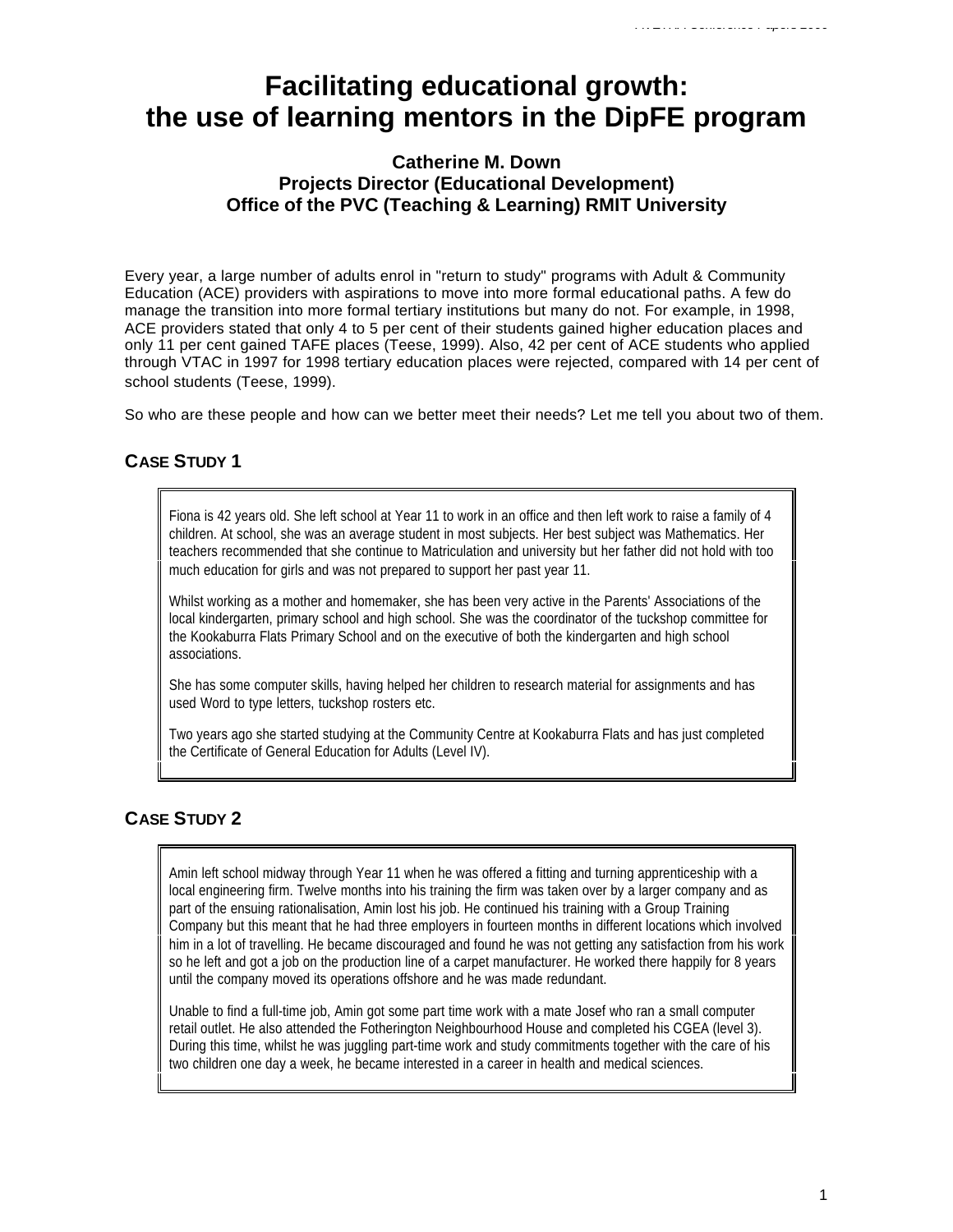In 1999, RMIT, as the lead agency of a consortium with the University of Ballarat, Holmesglen Institute of TAFE and three Adult, Community and Further Education (ACFE) regions applied for and received funding from the Office of Training and Further Education (now the Office of Post-Compulsory Education, Training and Employment) to develop and trial a program which would enable better transition to formal tertiary education programs for learners undertaking return to study programs with ACE providers. The resultant program has been accredited as the Diploma of Further Education.

The Diploma of Further Education (DipFE) provides an alternative pathway into tertiary education programs for those whose personal, geographical, family, educational history and other circumstances means that they are disadvantaged and/or unable to equitably participate in other entry mechanisms.

The philosophy behind the development of the Diploma of Further Education is very much that of empowerment through the development of the capacity for independent, autonomous and selfdirected lifelong learning. In the Report prepared for UNESCO, Delors (1996) states that learning throughout life is based on four pillars: learning to know; learning to do; learning to live with others and learning to be.

The ACFE Board has taken these four pillars and expanded them into eight lifelong learning goals, which provide a reference point for all curriculum written within the new conceptual framework for Further Education. That is, learners will be encouraged to understand complex systems that interact unpredictably; identify and integrate existing and emerging personal, local, national and global perspectives; prosper with difference, paradox and multiple sets of realities; see and make connections between the past and present and the future; encourage sustainability in relationships and the environment; engage in a process of change, privately and publicly, civically and occupationally, throughout life; extend learning styles and repertoires and develop insights through questioning, through asking 'why?' and 'what if?' as well as 'what?' and 'how?'. (Bradshaw 1999, p. 23)

# **PROGRAM CHARACTERISTICS**

*AVETRA Conference Papers 2000*

#### **Shift to autonomous and independent learning**

The Diploma of Further Education curriculum has been designed for those seeking to prepare themselves for the challenges of tertiary education. It thus aims to enable learners to work towards these educational goals through a learning experience based on recognising and encompassing the multiplicity and connectedness of learning, the critical intelligence it requires and the transformation inherent in growing autonomy and independence and in the exercise of thoughtful action.

#### Recognition of existing competence

The course will start with those outcomes which learners are already achieving with ACFE provision and build on this base. As the students move through the program, they will undertake TAFE and Higher Education modules. This will not only increase their skills and knowledge but also their confidence as it will enable them to become familiar with their intended educational destinations, cultures and practices.

## **Individually negotiated**

The Diploma of Further Education is a framework curriculum which will enable a multiplicity of learning pathways to meet individual needs and destinations. Through its core modules, it provides a mechanism for the learner to explore their own learning needs and to map a learning program using modules from accredited vocational education and training and higher education programs and courses. This learning program will be negotiated with staff from the destination higher education institution to ensure that it meets adult entry requirements and selection process criteria. The negotiation process will also prepare students for their future studies by helping them to understand the values, assumptions and conventions which underpin different forms of higher.

#### **Generic Outcomes**

Learners in the Diploma of Further Education program undertake four core modules. These modules enable learners to organise and monitor their own learning and to develop explicit consciousness of their strengths, weaknesses and preferences as a learner. They also enable learners to explore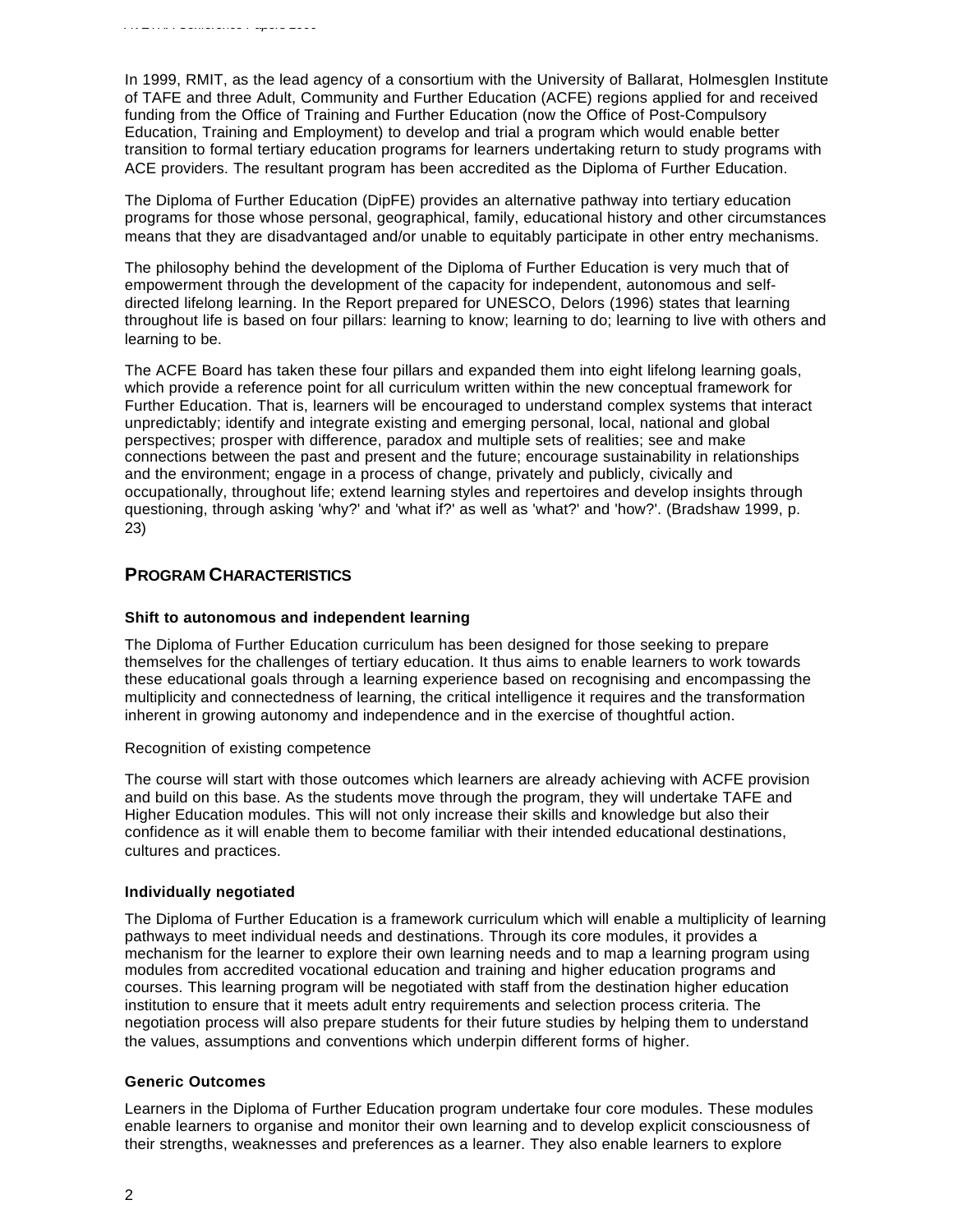different tertiary options and to develop an individual learning path through which they can prepare themselves for entry into the tertiary course of their choice.

The outcomes of the Diploma of Further Education will be the enhancement of the learner's personal knowledge through self-assessment; ability to learn and to self-manage one's learning; information literacy; research skills; writing skills; specific knowledge and skills related to a specific HE destination and familiarity with higher education environments.

#### **Assessment by portfolio**

As part of the Diploma of Further Education, students will develop a portfolio which provides evidence of their learning and competence and which, in addition to having intrinsic value to the student, will be useful in negotiating adult entry to the higher education institution of the student's choice. They will have a learner mentor who will be able to assist them to develop and validate their learning pathway and move towards autonomy and confidence as learners.

#### **Learning Mentor**

A key feature of the Diploma of Further Education is the role played by the learning mentor. The learning mentor plays a key role in supporting the learner as he/she develops the necessary competence and confidence to move from learning dependency to independency; from an intimate learning environment to a larger, institutionalised learning environment; from a prescribed learning path to an individually developed learning pathway and towards learning autonomy and empowerment as an individual to negotiate the resolution of one's learning needs

#### **Skill development at point of Need**

The intermeshing of the Reflective Learning and Planning modules at each stage of the Diploma of Further Education program provides a mechanism for students to learn skills in context and at the point of need. Skills are therefore being applied as they are developed and integrated into the learner's cognitive structures in a form which is readily retrievable.

#### **Reflection and Self-Assessment**

The development of habits of active and critical reflection and of the capacity to accurately self-assess one's learning progress are key features of the Diploma of Further Education. Learners are encouraged also to recognise the multiplicity and diversity of approach inherent in all learning and to develop an accurate appraisal of the interaction of context, learner and learning.

So how does the Diploma of Further Education work in practice? Let's return to Fiona and Amin's story.

Fiona enrols in two modules within the DipFE, that is: VBJ 506 Reflective Learning and Planning 1A and VBJ 507 Reflective Learning and Planning 1B.

#### **Initial Learning Pathway**

As part of her work towards these modules she designs a learning pathway which she (and her learning mentor) believe will help her prepare for university studies in Marketing. The development of this learning pathway involves Fiona in developing a greater awareness of her strengths, weaknesses, aspirations and stumbling blocks, new computer skills as she learns to access material from the WWW and also planning skills as she develops an action plan for achieving her educational goals.

#### **Entry Requirements and Pre-requisites**

In conjunction with her learning mentor, Fiona looks at the entry requirements for the Diploma in Business (Marketing). The following entry competencies are specified:

#### *Writing and Communication Skills:*

Prepare and present written documents in language and format appropriate to a specific brief Communicate ideas and information orally and in written form Deliver oral presentations of information relevant to a specific task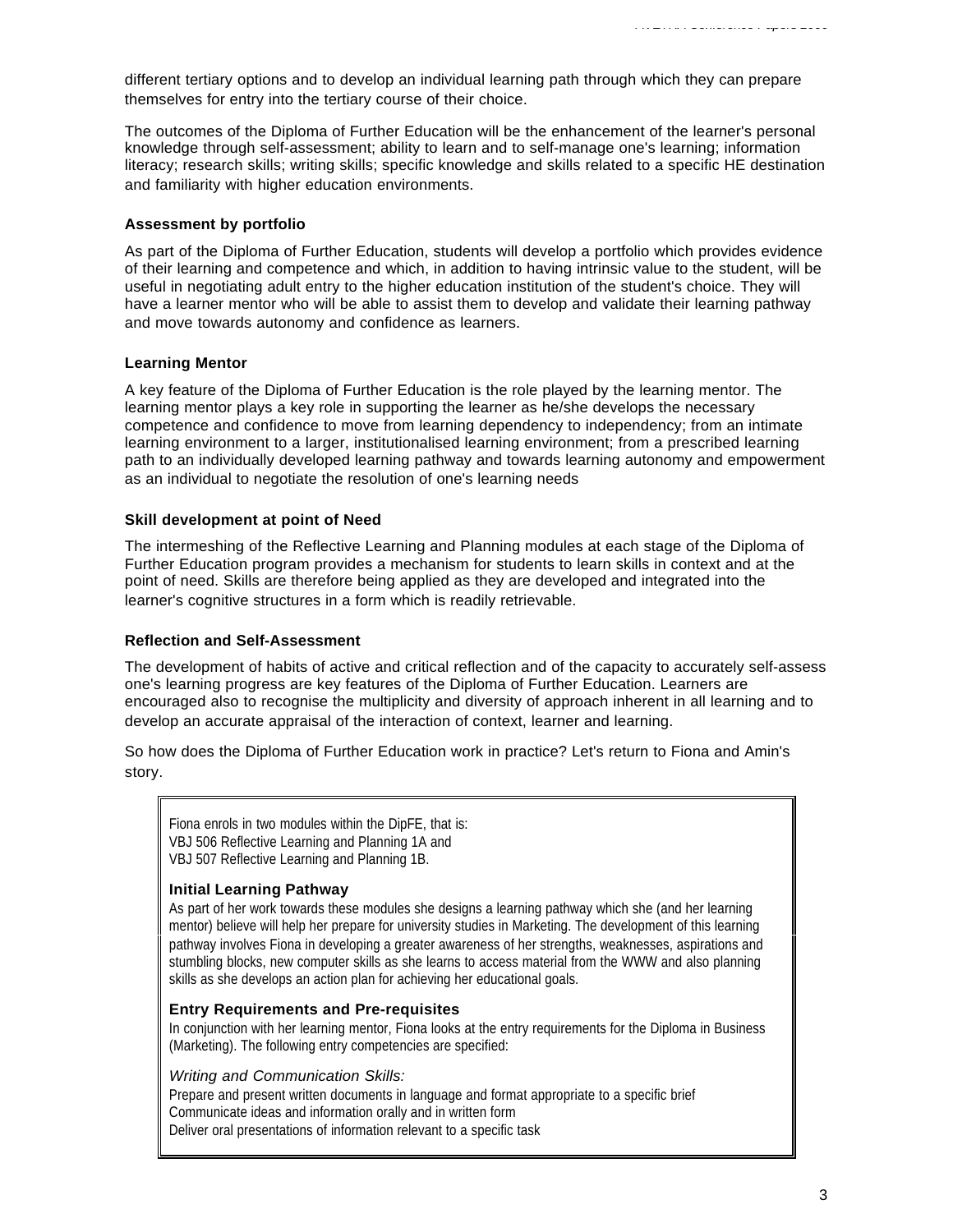*Computer Skills:* Apply basic word processing skills

*Research and Analysis:*

Collect, organise and analyse information Evaluate information for relevance, accuracy and completeness

*Financial Management and Budgeting:* Apply basic mathematical skills

*Team and Personal Management:* Work in teams with minimal supervision to achieve agreed outcomes Work independently Demonstrate time management skills

Fiona considers that her CGEA studies and the work she has already completed in her core DipFE subjects plus her experience in managing a family, working within a fairly tight budget and coordinating the school tuckshop roster has enabled her to develop these entry competencies. To make sure, she rings the Mavis McKinnon Institute of TAFE and makes an appointment to see a course adviser from their business studies department. She takes her partially completed portfolio to the meeting and the course adviser agrees that she would be eligible for entry, He also gives her some idea of when the modules she has chosen would be offered in the coming year.

None of the modules she has chosen have specified pre-requisites.

## **Negotiating the Learning Pathway**

Fiona then rings the nearest University which offers a Bachelor in Business with a Marketing stream and makes an appointment to meet with a course adviser. At this meeting, she discusses her choice of a learning path with the adviser, Ben. He agrees that she has chosen a well-balanced set of modules. He suggests that the essay which is part of Reflective Learning and Planning 1B should outline her understanding of Marketing and her reasons for wanting to pursue a career in this field.

Fiona and Ben then negotiate certain modules which would be conditional to her entry into the Bachelor of Business and makes suggestions as to the evidence she should provide to the selection officer when she applies for Adult Entry.

He also suggests that Fiona might model her research project to be undertaken in Reflective Learning and Practice 2A on the Marketing Project module within the Diploma of Business (Marketing). Ben believed that such a program would enable her to not only meet the Adult Entry requirements but it would also give her the skills and confidence to articulate smoothly into her University studies. He also felt that she might be eligible to apply for the dual award which was offered by the University in conjunction with the Mavis McKinnon Institute.

#### **Outcomes**

Fiona then develops an action plan and over the next two years she successfully completes the following modules at the Kookaburra Flats Neighbourhood House and at the Mavis McKinnon Institute:

| <b>Core Modules</b>       |                                               |          |
|---------------------------|-----------------------------------------------|----------|
| <b>VBA 506</b>            | Reflective Learning and Practice 1A           | 70 hours |
| <b>VBA 507</b>            | Reflective Learning and Practice 1B           | 70 hours |
| <b>Negotiated Modules</b> |                                               |          |
| <b>NCS 008</b>            | Presenting Information                        | 20 hours |
| <b>VBA 509</b>            | Marketing Communications                      | 51 hours |
| <b>VBA 488</b>            | <b>Applied Business Computer Applications</b> | 51 hours |
| <b>VBA 485</b>            | The Marketing Concept                         | 68 hours |
| <b>Elective Modules</b>   |                                               |          |
| <b>VBA 498</b>            | <b>Financial Decision Making</b>              | 50 hours |
| <b>NCS 005</b>            | Dealing with Conflict                         | 20 hours |
| <b>NCS 009</b>            | <b>Negotiation Skills</b>                     | 20 hours |
|                           |                                               |          |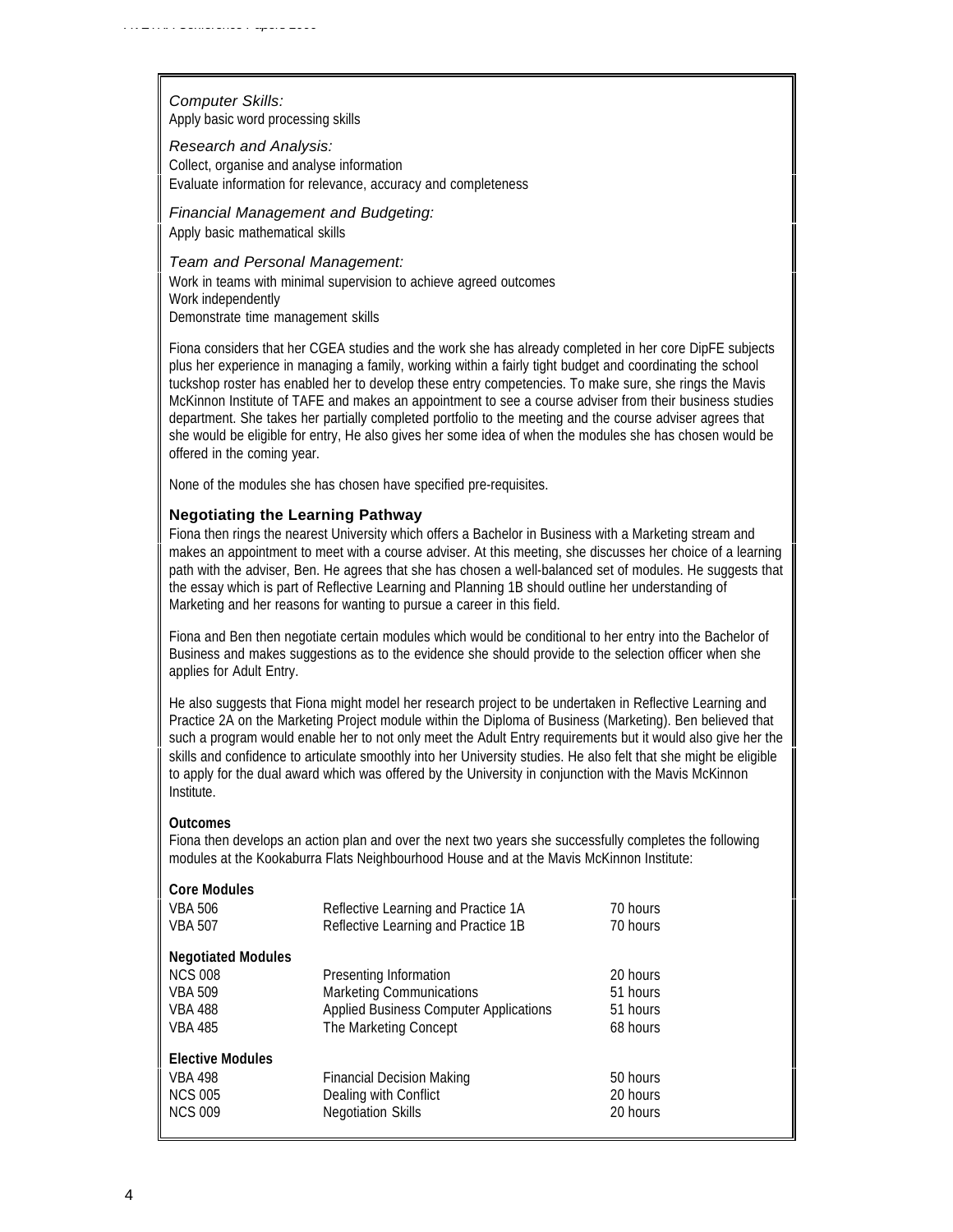At this stage, Fiona is met the requirements for the qualification Certificate IV in Further Education. She continues to work through her action plan by undertaking the following units towards her Diploma of Education.

| <b>Core Modules</b><br><b>VBA 508</b><br><b>VBA 509</b> | Reflective Learning and Practice 2A<br>Reflective Learning and Practice 2B | 60 hours<br>60 hours |  |
|---------------------------------------------------------|----------------------------------------------------------------------------|----------------------|--|
| <b>Elective Modules</b>                                 |                                                                            |                      |  |
| <b>VBA 494</b>                                          | <b>Microeconomics</b>                                                      | 51 hours             |  |
| <b>VBA 493</b>                                          | <b>Business Statistics</b>                                                 | 51 hours             |  |
| <b>VBD 200</b>                                          | <b>Business Analysis Methods</b>                                           | 51 hours             |  |
| <b>NCS 015</b>                                          | <b>Presenting Reports</b>                                                  | 20 hours             |  |
| <b>FMC 5.1</b>                                          | Manage Work Priorities and professional development                        |                      |  |

At this stage Fiona applies for and is given Adult Entry into the Bachelor of Business (Marketing) program at the Jessie Street University of Technology. She successfully gains her degree in the minimum time and is employed by a local branch of a multinational IT enterprise as a marketing executive.

Amin also enrolled in the Diploma of Further Education and looked at ways in which he might fulfil this ambition.

#### **Initial Learning Pathway**

From his research into possible courses of study, Amin notes that by completing a Diploma of Applied Science in Medical Laboratory Technology, he would be eligible for entry into the Bachelor of Medical Science offered at the Ormond University of Technology.

Accordingly, he makes an appointment and goes to see a course advisor at the nearby campus of the Caraway Institute of TAFE. He finds that, although the usual course entry is through VTAC or for those already employed within the industry, a small number of places are reserved for special entry. He collects all the necessary information, resulting in an agreed program by which he might prepare himself for entry into the Diploma of Applied Science.

#### **Negotiating the Learning Pathway**

After discussion with his learning mentor, Amin goes back to see the course adviser at the Carroway Institute to check whether he is eligible to apply for RPL on the basis of his:

partially completed apprenticeship: his CGEA studies; the core modules within the Diploma of FE program which he is currently undertaking; his part time work in the computing area which included providing training for customers in the use of spreadsheets and other software applications.

He is advised that he is and so he applies for RPL for six modules which form part of the Certificate IV in Laboratory Technology in Biological Sciences:

His RPL application is completely successful, so he now meets with the course advisers from both the TAFE Institute and the Ormond University of Technology to negotiate his learning pathway. Between them they agree that on the modules that will form the negotiated part of Amin's learning pathway and discuss the evidence that should form the basis of his DipFE portfolio

#### **Outcomes**

Amin then develops an action plan and finds that he can undertake his desired program in 12 months if he takes VCE Mathematics Level 3 & 4 instead of the specific TAFE modules because of timetable clashes. So in the following years he successfully completes the following program: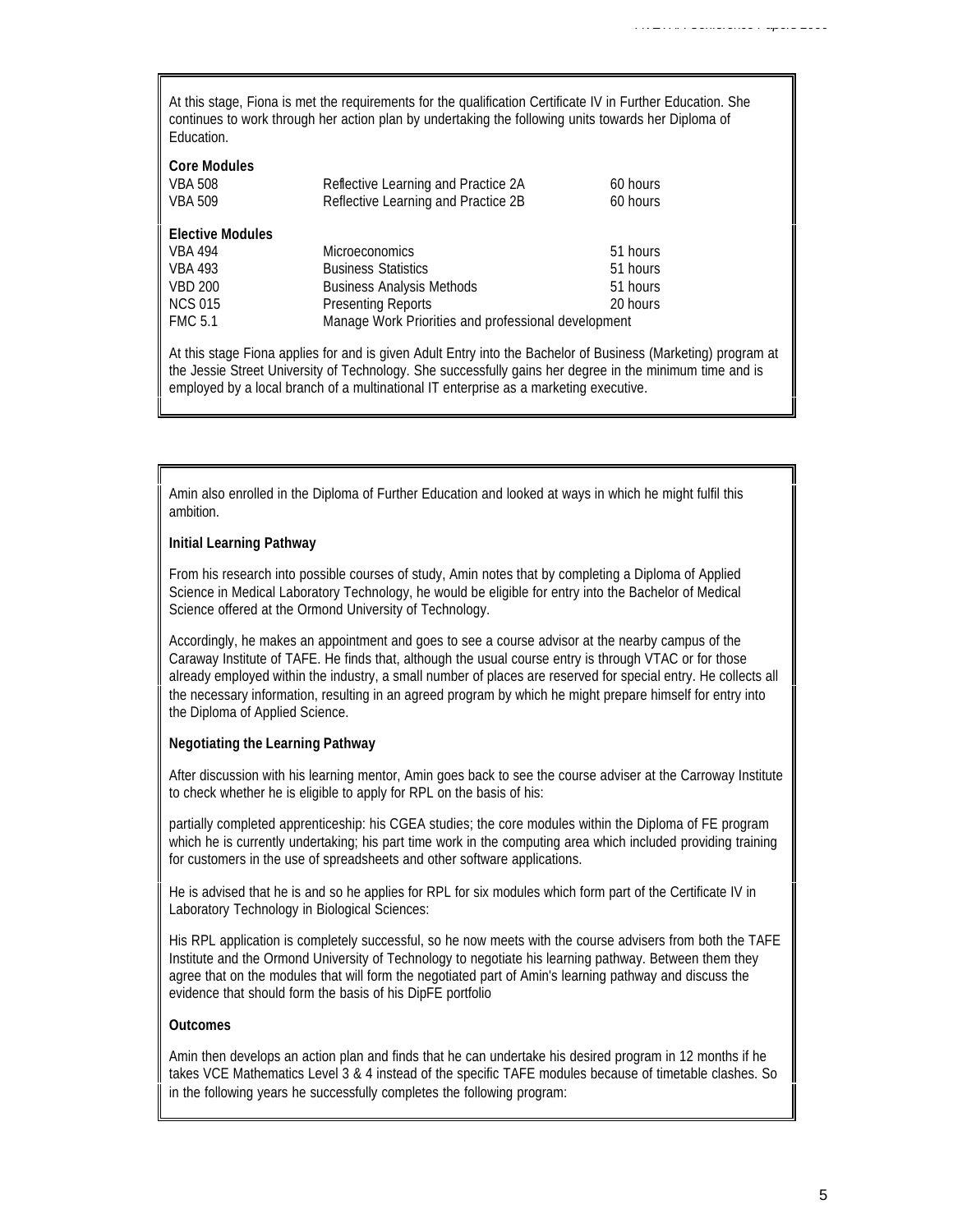| <b>Core Modules</b><br><b>VBA 506</b><br>VBA 507                                                                                                                                                                                                                                                                                                                                                                                                                                                                                                                        | Reflective Learning and Practice 1A<br>Reflective Learning and Practice 1B | 70 hours<br>70 hours |            |  |  |
|-------------------------------------------------------------------------------------------------------------------------------------------------------------------------------------------------------------------------------------------------------------------------------------------------------------------------------------------------------------------------------------------------------------------------------------------------------------------------------------------------------------------------------------------------------------------------|----------------------------------------------------------------------------|----------------------|------------|--|--|
| <b>Negotiated Modules</b>                                                                                                                                                                                                                                                                                                                                                                                                                                                                                                                                               |                                                                            |                      |            |  |  |
|                                                                                                                                                                                                                                                                                                                                                                                                                                                                                                                                                                         | VCE Mathematics Levels 3& 4                                                | 80 hours             |            |  |  |
| AAA600                                                                                                                                                                                                                                                                                                                                                                                                                                                                                                                                                                  | Science Industry Orientation                                               | 20 hours             |            |  |  |
| AAA630                                                                                                                                                                                                                                                                                                                                                                                                                                                                                                                                                                  | <b>Computer Fundamentals</b>                                               | 25 hours             | <b>RPL</b> |  |  |
| AAA631                                                                                                                                                                                                                                                                                                                                                                                                                                                                                                                                                                  | <b>Scientific Spreadsheet Applications</b>                                 | 25 hours             | <b>RPL</b> |  |  |
| <b>NCS015</b>                                                                                                                                                                                                                                                                                                                                                                                                                                                                                                                                                           | <b>Presenting Reports</b>                                                  | 20 hours             | <b>RPL</b> |  |  |
| <b>Elective Modules</b>                                                                                                                                                                                                                                                                                                                                                                                                                                                                                                                                                 |                                                                            |                      |            |  |  |
| AAA642                                                                                                                                                                                                                                                                                                                                                                                                                                                                                                                                                                  | Statistics and Methods of Sampling                                         | 40 hours             |            |  |  |
| AAA602                                                                                                                                                                                                                                                                                                                                                                                                                                                                                                                                                                  | Laboratory Operations                                                      | 40 hours             |            |  |  |
| AAA620                                                                                                                                                                                                                                                                                                                                                                                                                                                                                                                                                                  | Principles of Instrumentation                                              | 50 hours             |            |  |  |
| At this stage Amin has met the requirements for the Certificate IV in Further Education and moves across to<br>the Carroway Institute of TAFE to complete his Certificate IV in Laboratory Technology in Biological Sciences<br>and the Diploma of Applied Science in Medical Laboratory Technology. Whilst he is doing this he also<br>continues with the core modules for the Diploma in Further Education (that is Reflective Learning and<br>Planning 2A & 2B) as he feels this will help him develop the study skills which he will need for his further<br>study. |                                                                            |                      |            |  |  |

On finishing his TAFE studies, he is accepted into the Bachelor of Medical Laboratory Science at the Ormond University of Technology, with advanced standing so that he enters the second year of the undergraduate program. He passes his course with good grades, obtains a job with a prestigious research laboratory and goes on to post-graduate studies.

### **WHERE TO FROM HERE?**

*AVETRA Conference Papers 2000*

The Diploma of Education (DipFE) is a fairly new program but it has generated a lot of interest and enrolments. It also promises to be an effective pathway via which adults returning to study can clarify and achieve their educational and vocational aspirations. Of the twenty-two participants in the pilot program, eighteen have been accepted into the tertiary program of their choice, three are continuing their DipFE studies while one has realised she was aiming to high and has transferred to a Certificate II program. The DipFE provides a learner centred program for adults negotiating the often rocky path into and between tertiary institutions. As a staff member from one of the trialing universities said:

There are many people out there who need an individually tailored pathway. [The Diploma] is so flexible. It is the education of the future - focusing on the individual's needs rather than the [provider]. (Palmieri 2000, p. 4)

The Diploma of Education provides a viable educational pathway for many learners disadvantaged by circumstances, geography, etc.. The role of the learning mentor is the pivotal feature which allows for individual students, pursuing different goals to work collegially to support, encourage and challenge each other. Being a learning mentor is not an easy role but those involved in the pilot program unanimously agreed that it was an extremely rewarding one.

There are a number of other areas where a similar curriculum framework supported by the use of learning mentors would provide a learning pathway between educational institutions. Aboriginal and Torres Straits Islanders and adults with non-English speaking backgrounds are obvious targets. Of greater challenge, but of equally greater importance, would be the tailoring of a program which would help disadvantaged youth cross the divide into work and education.

## **References**

- ACFE, *Diploma of Further Education: Curriculum Documentation,* Office of Post-compulsory Education, Training and Employment, Melbourne
- Bradshaw, Delia 1999. *Transforming Lives, Transforming Communities: A conceptual framework for Further Education* (2<sup>nd</sup> Edition), Adult, Community and Further Education Board, Victoria, Melbourne.